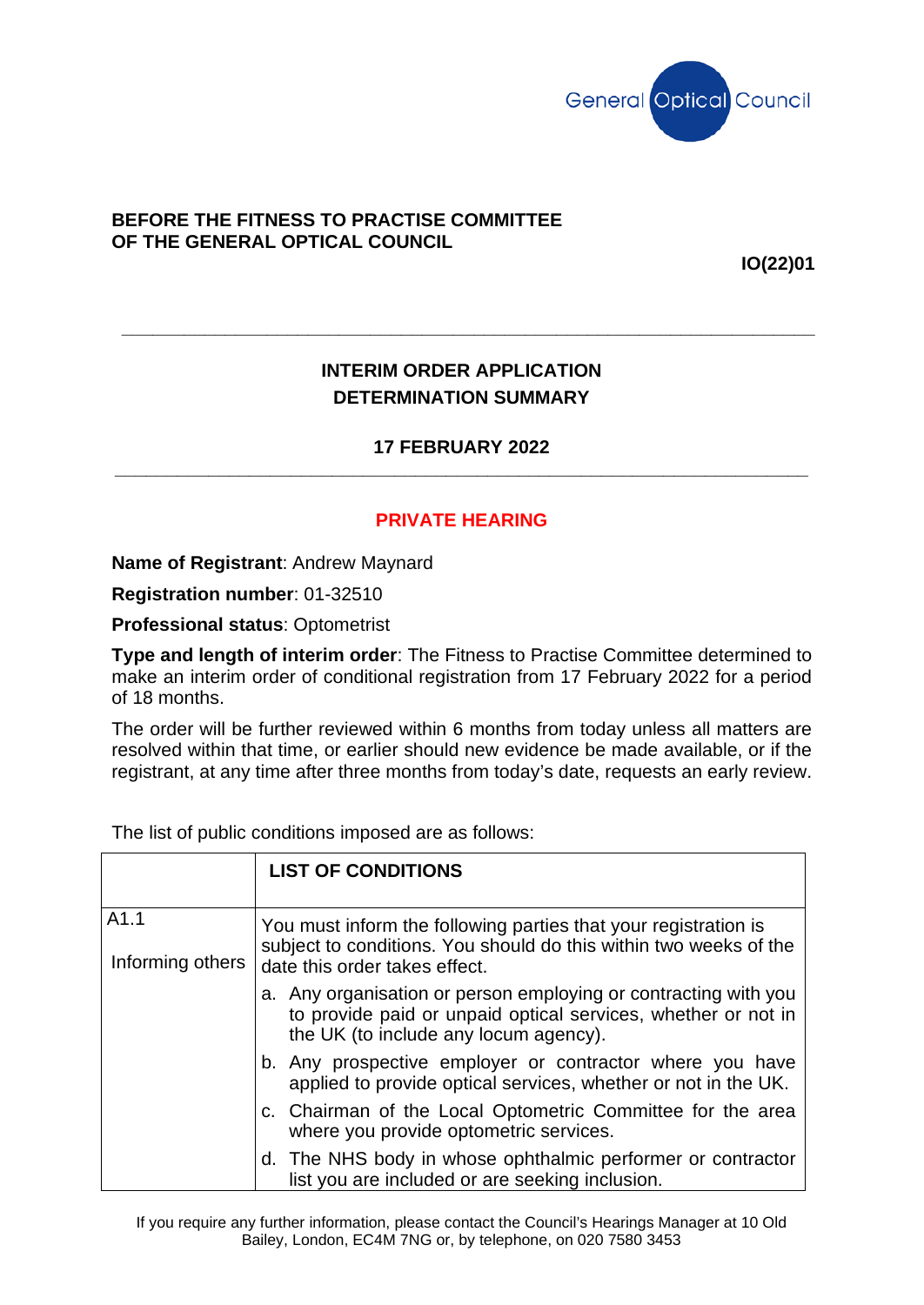

| A1.2                          | You must inform the GOC if:                                                                                                                                                                                                                                                                                                                                                           |
|-------------------------------|---------------------------------------------------------------------------------------------------------------------------------------------------------------------------------------------------------------------------------------------------------------------------------------------------------------------------------------------------------------------------------------|
| <b>Employment and</b><br>work | a. You accept any paid or unpaid employment or contract,<br>whether or not in the UK, to provide optical services.                                                                                                                                                                                                                                                                    |
|                               | b. You apply for any paid or unpaid employment or contract to<br>provide optical services outside the UK.                                                                                                                                                                                                                                                                             |
|                               | c. You cease working.                                                                                                                                                                                                                                                                                                                                                                 |
|                               | This information must include the contact details of your<br>prospective employer/ contractor and (if the role includes<br>providing NHS ophthalmic services) the relevant NHS body.                                                                                                                                                                                                  |
| A1.3                          | You must:                                                                                                                                                                                                                                                                                                                                                                             |
| Supervision of<br>Conditions  | a. Identify a workplace supervisor who would be prepared to<br>monitor your compliance with these conditions.                                                                                                                                                                                                                                                                         |
|                               | b. Ask the GOC to approve your workplace supervisor within 14<br>days of the date this order takes effect. If you are not<br>employed, you must ask us to approve your workplace<br>supervisor before you start work.                                                                                                                                                                 |
|                               | c. Identify another supervisor if the GOC does not agree to your<br>being monitored by the proposed supervisor.                                                                                                                                                                                                                                                                       |
|                               | d. Place yourself under the supervision of the supervisor and<br>remain under his/her supervision for the duration of these<br>conditions.                                                                                                                                                                                                                                            |
|                               | e. Arrange for your supervisor to assess 10 patient records of<br>yours, randomly selected by your supervisor, across a range<br>of ages, to include 1 referral and 1 contact lens patient. You<br>are to arrange for your supervisor to carry out this first<br>assessment within 7 days of the appointment of your<br>supervisor, and thereafter by the end of each calendar month. |
|                               | You are to meet with your supervisor, initially within 7 days of<br>f.<br>the appointment of your supervisor, and thereafter monthly.                                                                                                                                                                                                                                                 |
|                               | At your meetings with your supervisor, you are to meet to review:                                                                                                                                                                                                                                                                                                                     |
|                               | your compliance with your conditions<br>your progress in respect of:                                                                                                                                                                                                                                                                                                                  |
|                               | the extent to which your records comply with Standard<br>i.<br>8 of the GOC Standards of Practice for Optometrists;                                                                                                                                                                                                                                                                   |
|                               | your clinical reasons and the manner in which they are<br>ii.                                                                                                                                                                                                                                                                                                                         |
|                               | recorded in your records;<br>iii.<br>your management of your patients going forward and<br>the advice which you gave to patients and the manner<br>in which this is recorded;                                                                                                                                                                                                         |
|                               | the extent to which your referrals comply with<br>iv.<br>Standard 10 of the GOC Standards of Practice for<br>Optometrists;                                                                                                                                                                                                                                                            |